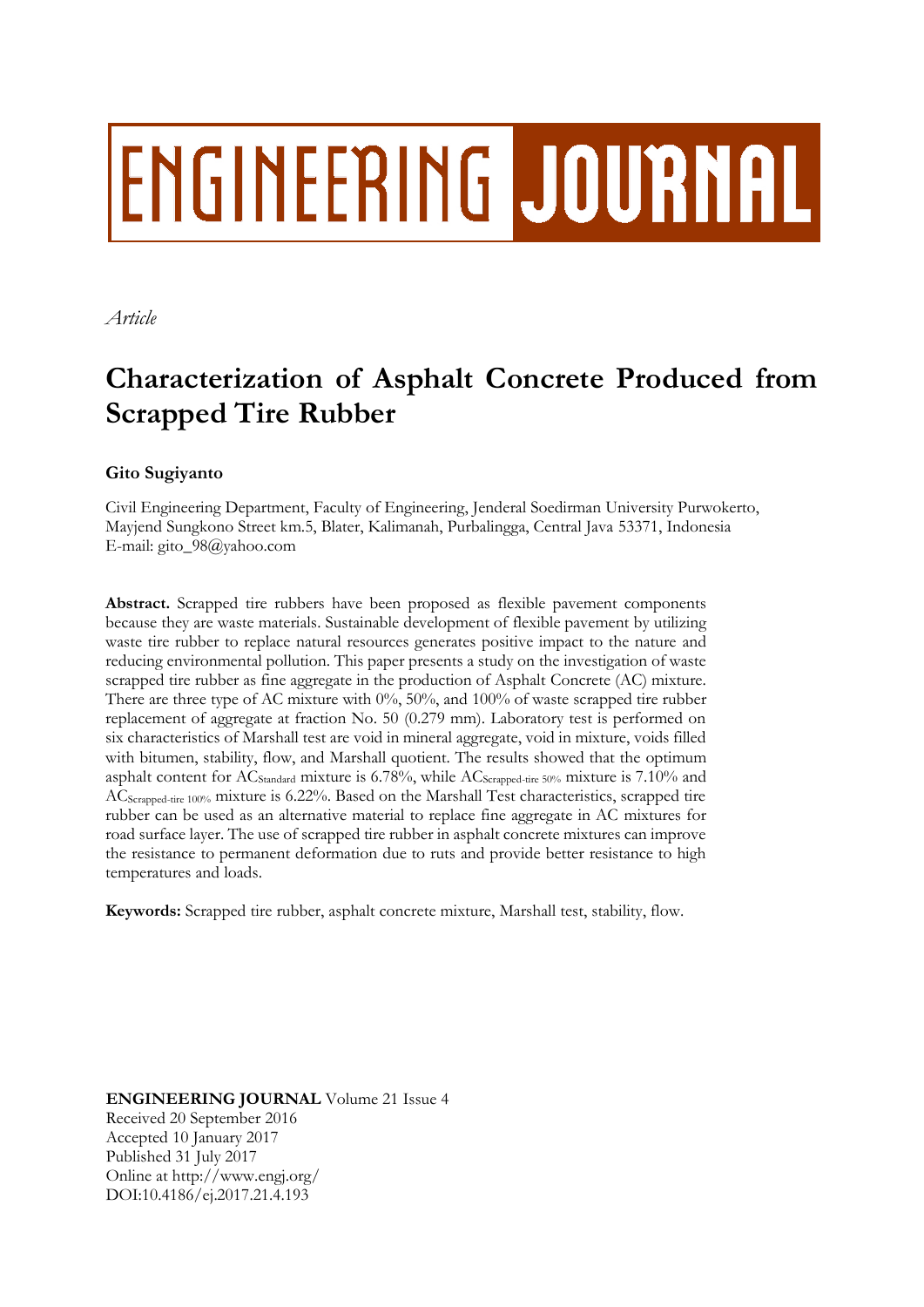#### **1. Introduction**

The awareness to reuse or recycle waste materials such as scrapped tire rubber has been implemented in flexible pavement construction. The utilization of waste scrapped tire rubber is one of the alternatives for reducing environmental pollution and supporting Clean Development Mechanism (CDM) program. CDM is regarded as one of the most important internationally implemented market-based mechanisms to reduce carbon emissions [1]. Sustainable development of flexible pavement by utilizing waste to replace natural resources generates positive impact to the nature especially for non-biodegradable waste such as waste tire rubber [2]. Waste tire rubber was categorized as non-biodegradable waste because tire was design to have high durability to weathering and heat. Hence, it offers a lot of potential to be recycled or reused [3]. Endof-life tires have become a voluminous problem in many countries, stockpiles tires in Japan 1,000,000 tons and 3,750,000 in United States that need to be taken care of in order to reduce the risk of fire and environmental concern from leachate in stockpiles [4]. More than 273 million scrap tires are produced in United States each year [5] and more than 600,000 tons of waste tires were thrown out every year in Germany [6]. Stockpiled tires are dangerous not only from potential environmental threat but also from fire hazards and habitat for pests, such as mosquitoes [7, 8].

Among the waste treatment procedures for used tires, grinding is the most important method for converting the waste rubber into ground material [9]. The technology with much different evidence of success demonstrated by roads built in the last 40 years is the rubberized asphalt mixture obtained through the ''wet process'' which involves the utilization of the Recycled Tire Rubber Modified Bitumen's (RTR-MBs). Since 1960s, asphalt mixtures produced with RTR-MBs have been used in different parts of the world as solutions for different quality problems and, despite some downsides; in the majority of the cases they have demonstrated to enhance performance of road's pavement [10]. In Civil Engineering, waste tires are used in stabilizing embankments and as asphalt component [11-13]. Thousands of projects around in the world have shown the success of the latter. Several studies have examined the performance of asphalt mixtures that use crumb rubbers sourced from waste tires. These studies found that modified hot asphalt mixtures have excellent structures and increase the life span of a road surface, while decreasing maintenance costs, reflective cracking, and noise levels [7, 14]. The use of rubberized bituminous mixtures produced by means of the socalled wet technology leads to significant benefits in comparison with standard paving solutions. This was proven by the reduction of both considered environmental indicators, ranging between 36% and 45% [15]. The use of scrapped tires grater is suitable for use in hot climates [16]. The addition of 2% and 5% latex grated old tires on asphalt can prevent cracked, bleeding, and minimize the release of grains on the surface of flexible pavements [16].

The aim of this study is to investigate the characteristics of asphalt concrete mixture produced from waste scrapped tire rubber as fine aggregate. The laboratory test is performed on six characteristics of Marshall test are void in mineral aggregate, void in mixture, voids filled with bitumen, stability, flow, and Marshall quotient can be used as indicator to determinate the optimum bitumen content of asphalt concrete mixture. Therefore, this study will contribute a significant impact for the future investigation in flexible pavement construction.

#### **2. Experimental Study**

#### **2.1. Asphalt Concrete and Gradation**

Asphalt concrete is a construction layer consisting of mixture of asphalt and continuously graded aggregate, mixed, spread, and compacted at a specific temperature. Layers of asphalt concrete consists of mixture of three types namely Asphalt Concrete-Wearing Course (AC-WC), Asphalt Concrete-Binder Course (AC-BC), and Asphalt Concrete Base (AC-Base) with maximum aggregate size of 19 mm, 25.4 mm, and 37.5 mm respectively [17]. In this study, the aggregate gradations limit specification followed by Bina Marga SKBI 2.4- 26.1987 [18]. Asphalt concrete mixture uses the middle of gradation at no. IV in Bina Marga SKBI Specification is shown in Table 1.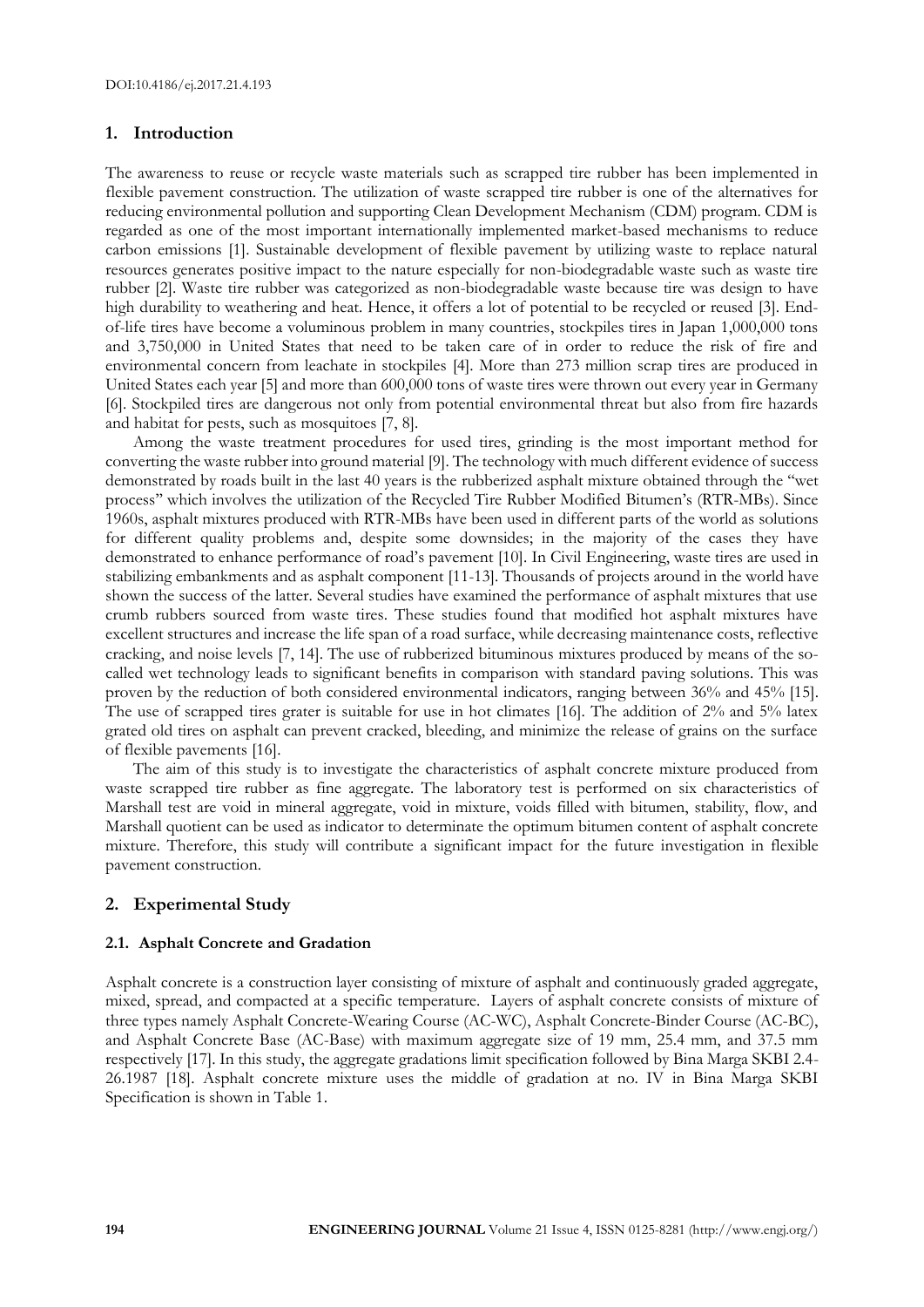| <b>Sieve</b>       | Sieve size | Percentage passing of the sieve $(\%)$ |             |  |
|--------------------|------------|----------------------------------------|-------------|--|
| number             | (mm)       | Lower limit                            | Upper limit |  |
| 1 inch             | 25.4       |                                        |             |  |
| $\frac{3}{4}$ inch | 19.1       |                                        | 100         |  |
| $\frac{1}{2}$ inch | 12.7       | 80                                     | 100         |  |
| $3/8$ inch         | 9.52       | 70                                     | 90          |  |
| No. 4              | 4.76       | 50                                     | 70          |  |
| No. 8              | 2.38       | 35                                     | 50          |  |
| No. 30             | 0.59       | 18                                     | 29          |  |
| No. 50             | 0.279      | 13                                     | 23          |  |
| No. 100            | 0.149      | 8                                      | 16          |  |
| No. 200            | 0.074      |                                        | 10          |  |

Table 1. Aggregate gradation limits specification at no. IV Bina Marga SKBI 2.4-26.1987 [18].

#### **2.2. Material**

Materials that used in this study consist of coarse aggregate, fine aggregate, stone ash (as filler), scrapped tire rubber, and bitumen pen 60-70 from PERTAMINA. The scrapped tire rubber is obtained from retread tires in Purwokerto, Banyumas, Central Java, Indonesia. The materials used in this study, are shown in Fig. 1 through Fig. 5.







Fig. 1. Coarse aggregate. Fig. 2. Fine aggregate. Fig. 3. Stone ash filler.



Fig. 4. Scrapped tire rubber. Fig. 5. Bitumen Pen 60/70.

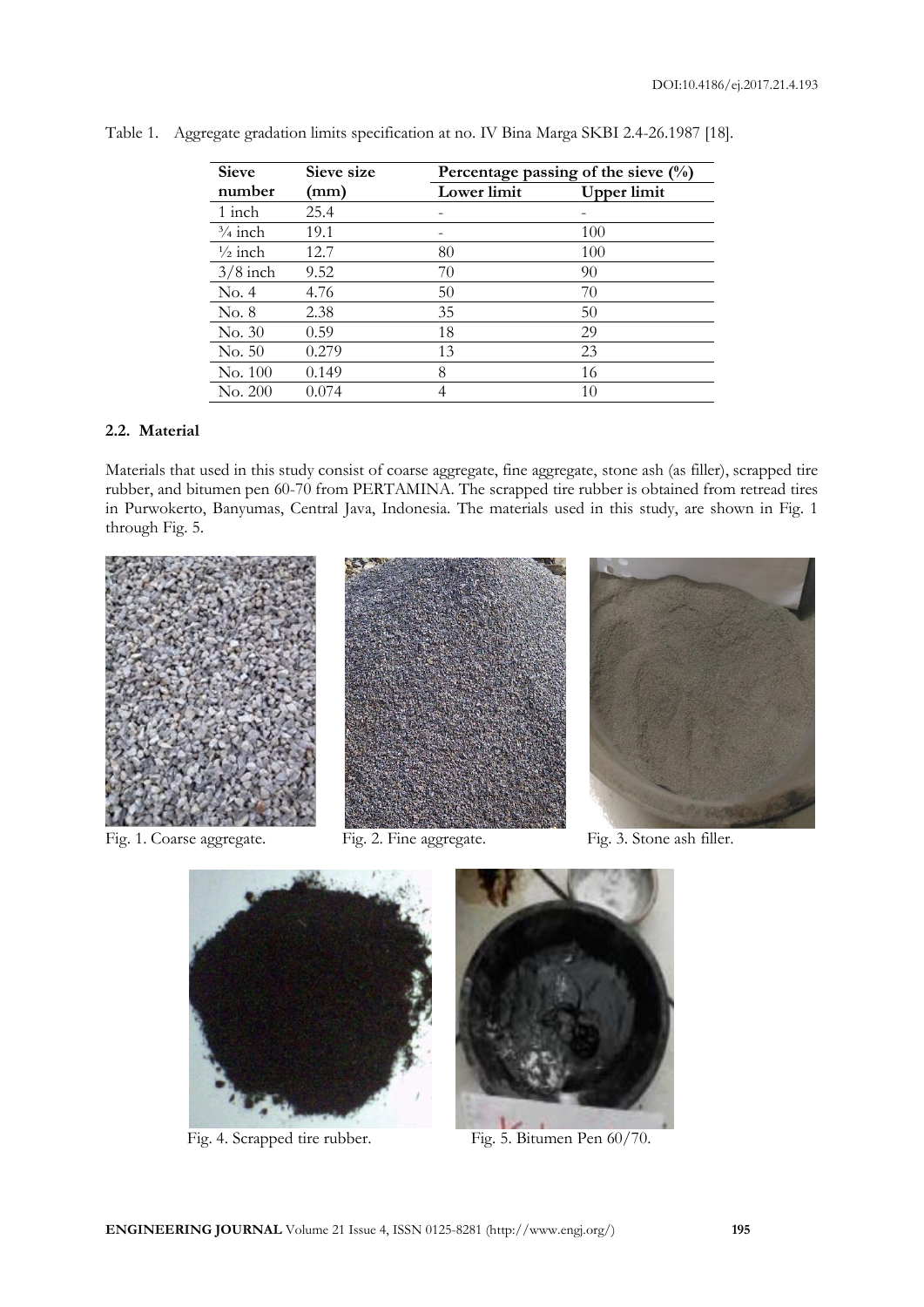#### **2.3. Methods**

The method used in this study is an experimental testing in the laboratory. The conducted tests are specific gravity, absorption of water, abrasion with Los Angeles machine, adhesive of aggregate and asphalt, index of thinness on coarse aggregate. Specific gravity test for fine aggregate, filler, and scrapped tire rubber, asphalt test, Marshall test, and Marshall Immersion test. The standards used, are namely the Standard National of Indonesia (SNI) SNI 1969:2008 [19] for bulk specific gravity and water absorption test, SNI 2417:2008 [20] for abrasion with Los Angeles machine, SNI 03-2439-1991 [21] for adhesive of aggregate and asphalt, SNI-06-2441-1991 [22] for specific gravity of asphalt test, SNI 06-2456-1991 [23] for penetration test, and SNI 06-2433-1991 [24] for flash point and fire point of asphalt. Asphalt content range from 6% to 8% based on the research of Sugiyanto [25].

Asphalt concrete mixture is designed with absolute density approach in accordance to the design guidelines of Directorate General of Highways, Ministry of Public Works Republic of Indonesia [26]. There are three asphalt concrete (AC) mixture type in this study:  $AC_{Standard}$  mixture,  $AC_{Scanoded-ire 50%}$  mixture, and ACScrapped-tire 100% mixture.

- a. ACStandard is mixture with the aggregate gradation limits specification at no. IV Bina Marga SKBI 2.4- 26.1987 or mixture without scrapped tire rubber at fraction of No. 50 (0.279 mm).
- b. ACScrapped-tire 50% is mixture with the aggregate gradation limits specification at no. IV Bina Marga SKBI 2.4-26.1987 that containing 50% substitution of aggregate at fraction of No. 50 (0.279 mm) with scrapped tire rubber.
- c. ACScrapped-tire 100% is mixture with the aggregate gradation limits specification at no. IV Bina Marga SKBI 2.4-26.1987 that containing 100% substitution of aggregate at fraction of No. 50 (0.279 mm) with scrapped tire rubber.

The total numbers of samples are 57, 45 samples for Stage 1: Marshall Test and 12 samples for Stage 2: Marshall Immersion test. For stage 1, number of samples of each mixture type is 15. Details of tests and number of samples of each stage are shown in Table 2.

| <b>Stage</b> | <b>Test</b>      | Mixture type                       | Asphalt<br>content      | Number<br>of samples    |                |
|--------------|------------------|------------------------------------|-------------------------|-------------------------|----------------|
|              |                  |                                    | $\binom{0}{0}$          | Number                  | Total          |
| 1.           | Marshall         | $AC$ Standard                      | 6.0                     | 3                       | 15             |
|              | Test             |                                    | 6.5                     | $\overline{3}$          |                |
|              |                  |                                    | 7.0                     | $\mathfrak{Z}$          |                |
|              |                  |                                    | $7.5\,$                 | $\overline{3}$          |                |
|              |                  |                                    | 8.0                     | $\overline{3}$          |                |
|              |                  | AC <sub>Scrapped-tire</sub> 50%    | 6.0                     | $\overline{3}$          | 15             |
|              |                  |                                    | 6.5                     | $\mathfrak{Z}$          |                |
|              |                  |                                    | 7.0                     | $\overline{\mathbf{3}}$ |                |
|              |                  |                                    | 7.5                     | $\overline{\mathbf{3}}$ |                |
|              |                  |                                    | 8.0                     | $\overline{3}$          |                |
|              |                  | AC <sub>Scrapped-tire</sub> 100%   | 6.0                     | $\overline{3}$          | 15             |
|              |                  |                                    | $6.5\,$                 | $\overline{3}$          |                |
|              |                  |                                    | 7.0                     | $\overline{3}$          |                |
|              |                  |                                    | 7.5                     | $\overline{3}$          |                |
|              |                  |                                    | 8.0                     | $\overline{3}$          |                |
|              |                  | Total number of samples in stage 1 |                         |                         | 45             |
| 2.           | Marshall         | $AC$ Standard                      | immersion in 30 minutes |                         | 2              |
|              | <i>immersion</i> |                                    | immersion in 24 hours   |                         | 2              |
|              |                  | AC <sub>Scrapped-tire</sub> 50%    | immersion in 30 minutes |                         | $\overline{2}$ |
|              |                  |                                    | immersion in 24 hours   |                         | $\overline{c}$ |
|              |                  | AC <sub>Scrapped-tire</sub> 100%   | immersion in 30 minutes |                         | $\overline{c}$ |
|              |                  |                                    | immersion in 24 hours   |                         | $\mathbf{2}$   |
|              |                  | Total number of samples in stage 2 |                         |                         | 12             |

Table 2. Number of samples in stage 1 and stage 2.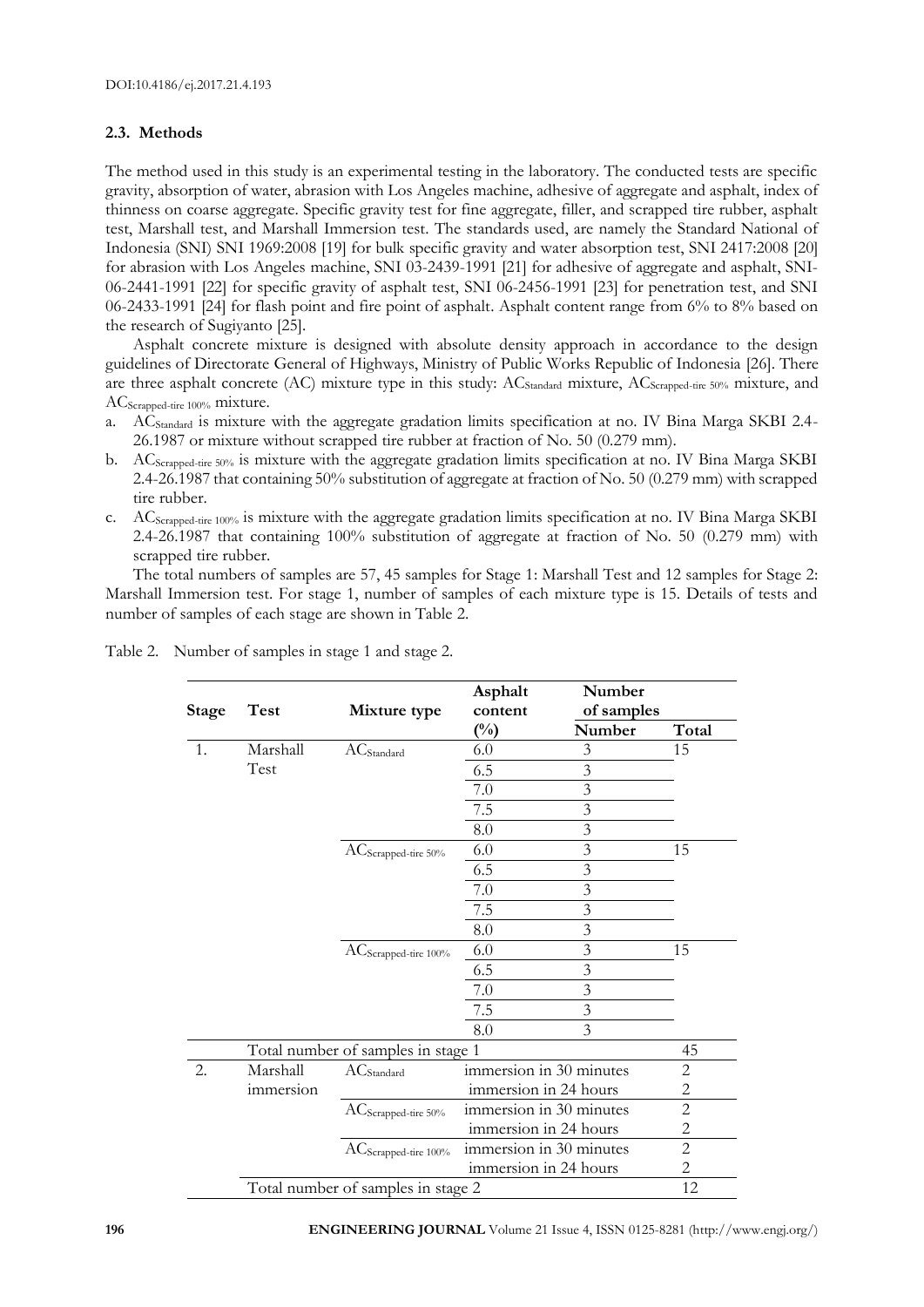#### **3. Results and Discussion**

#### **3.1. Aggregate Testing Results**

Aggregate tests were conducted to determine the aggregate physical properties and characteristics of coarse aggregate, fine aggregate, scrapped tire rubber, and filler. The physical properties of the coarse aggregate, fine aggregate, filler, and chemical content of scrapped tire rubber can be seen in Table 3 and Table 4. Based on Table 3, the physical properties of coarse aggregate (crushed stone) are the bulk specific gravity of coarse aggregate is 2.59 (minimum specification 2.50), water absorption 1.47% (maximum specification 3%), the abrasion with Los Angeles Machine 22.75% (maximum specification 40%), the adhesive of aggregate and asphalt 97% (minimum specification 95%), and the determination of flakiness index of coarse aggregate is 24.68% (maximum specification 25%). It means that the crushed stone is comply with the required specification and can be used as coarse aggregate in asphalt concrete mixture.

Based on Table 4, the physical properties of fine aggregate, filler, and scrapped tire rubber: the bulk specific gravity of fine aggregate is 2.55 (minimum specification 2.50), water absorption of fine aggregate is 2.60% (maximum specification 3%), specific gravity of stone ash as filler is 2.67, and specific gravity of scrapped tire rubber is 0.972. The bulk specific gravity of fine aggregate was found to have lower value as compared to coarse aggregate. The lowest specific gravity 0.972 was obtained for scrapped tire rubber as compared to coarse aggregates, fine aggregate and coarse aggregate. The water absorption tests on aggregate reflect the porosity and found that porosity of the aggregate decreased with the addition of binder material. It can be noted from the test results that the water absorption of fine aggregate showed 2.60% and water absorption of coarse aggregate (crushed stone) showed 1.47%. This result is in line with the findings of Perumal and Anandan [27] that the addition of binder in fly ash resulted in refined pore structure and hence resulted in reduction in water absorption. The addition of binder materials such as bentonite, metakaolin, furnace slag, and cement can possibly lead to pore filling effect with fly ash particles [27].

| <b>Tests</b>                        | Unit          | Value |                          | Specification            | Standard         |
|-------------------------------------|---------------|-------|--------------------------|--------------------------|------------------|
|                                     |               |       | Min.                     | Max.                     |                  |
| Bulk specific gravity               |               | 2.59  | 2.50                     | $\overline{\phantom{a}}$ | SNI 1969: 2008   |
| Water absorption                    | $^{0}/_{0}$   | 1.47  | $\overline{\phantom{0}}$ | 3.0                      | SNI 1969: 2008   |
| Abrasion with Los Angeles machine   | $\frac{0}{0}$ | 22.75 | $\overline{\phantom{0}}$ | 40.0                     | SNI 2417: 2008   |
| Adhesive of aggregate and asphalt   | $\frac{0}{0}$ | 97    | 95                       | $\overline{a}$           | SNI 03-2439-1991 |
| Flakiness index of coarse aggregate | $\frac{0}{0}$ | 24.68 | -                        | 25.0                     | SNI-M-25-1991-03 |

Table 3. Physical properties of coarse aggregate: crushed stone.

Table 4. Physical properties of fine aggregate, filler, and scrapped tire rubber.

| <b>Tests</b>                             | Unit          | Value |      | Specification            | Standard       |
|------------------------------------------|---------------|-------|------|--------------------------|----------------|
|                                          |               |       | Min. | Max.                     |                |
| Bulk specific gravity of fine aggregate  |               | 2.55  | 2.50 | $\overline{\phantom{0}}$ | SNI 1969: 2008 |
| Water absorption of fine aggregate       | $\frac{0}{0}$ | 2.60  |      | 3.0                      | SNI 1969: 2008 |
| Specific gravity of stone ash as filler  |               | 2.67  |      | $\qquad \qquad$          | SNI 1969: 2008 |
| Specific gravity of scrapped tire rubber |               | 0.972 |      | $\overline{\phantom{a}}$ | SNI 1969: 2008 |

#### **3.2. Asphalt Test Results**

Asphalt test was conducted to determine the characteristics of material were used in asphalt concrete mixture. Asphalt from PERTAMINA with penetration 60-70 was used in this study. Asphalt test includes penetration, softening point of asphalt, flash and fire point, ductility, specific gravity, and viscosity of asphalt. The asphalt test results can be seen in Table 5. The result of penetration test in temperature 25°C with load 100 gram is 69.0 dmm (minimum specification 60 dmm and maximum specification 79 dmm [23]). The softening point of asphalt based on ring and ball test method is 51.1°C. Based on the penetration value and the softening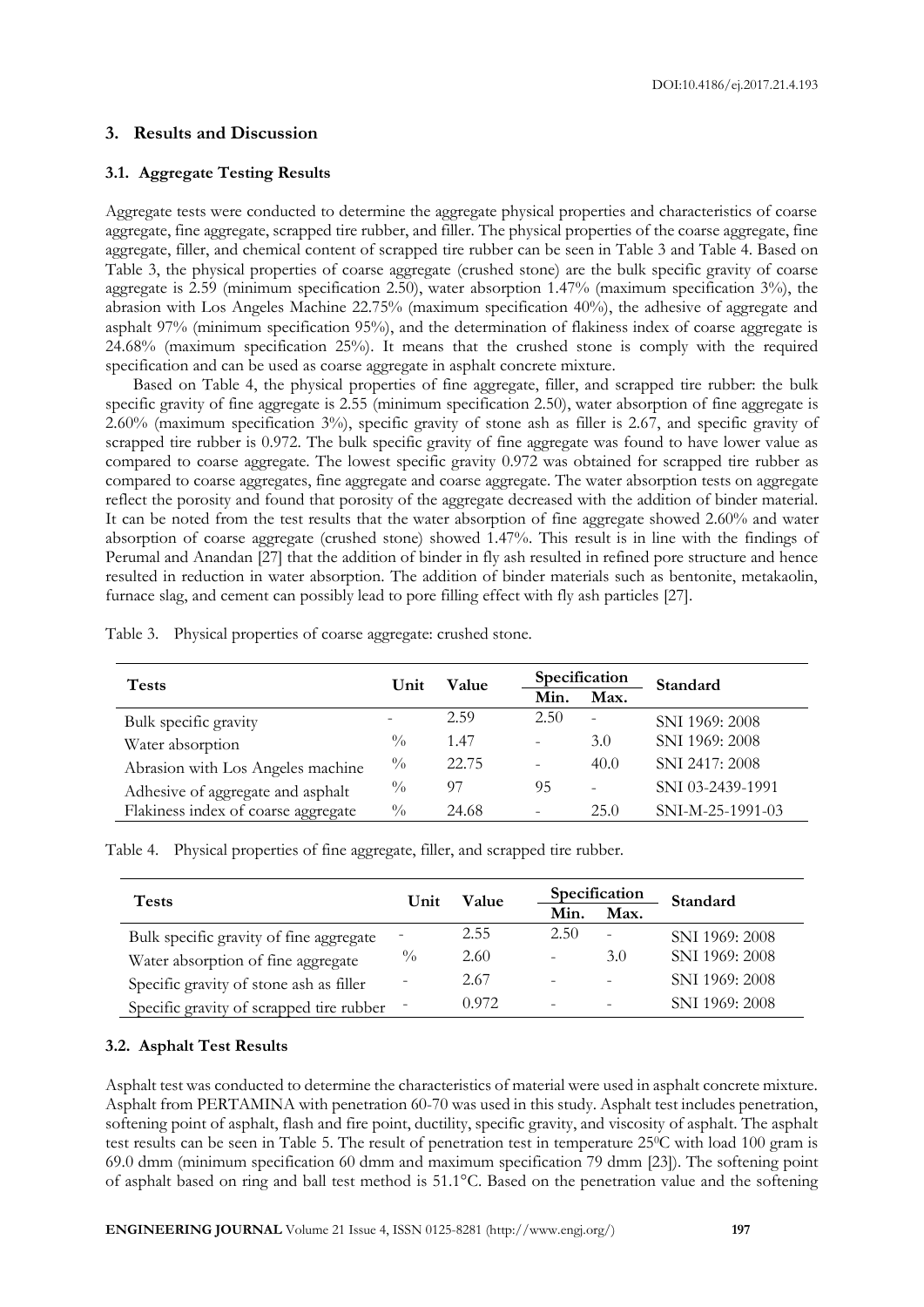point of asphalt can be analyzed the penetration index. The penetration index of asphalt is -0.128, the negative value mean that asphalt is sensitive with the temperature.

Flash and fire points of asphalt using Cleveland open cup [24] and get the value of the flash point of asphalt is 262.6°C (minimum specification 200°C) and the fire point of asphalt is 285.7°C. The ductility of asphalt in temperature 25°C is 120.5 cm (minimum specification 100 cm). The specific gravity of asphalt is 1.047 (minimum specification 1.0). Asphalt from PERTAMINA is comply with the required specification and can be used as bitumen in asphalt concrete mixture. Maximum specific gravity is required to determine the mixture's asphalt absorption, percent of air voids in the compacted bituminous paving mixture, percent of voids in mineral aggregate [28].

| Table 5.<br>Asphalt test results. |  |
|-----------------------------------|--|
|-----------------------------------|--|

| <b>Tests</b>                        | Unit            |      | Specification            |        | Standard             |  |
|-------------------------------------|-----------------|------|--------------------------|--------|----------------------|--|
|                                     |                 | Min. | Max.                     | Result |                      |  |
| Penetration, 25°C, 100 gram, 5 sec. | dmm             | 60   | 79                       | 69.0   | SNI 06-2456-1991     |  |
| Softening point of asphalt          | $\rm ^{\circ}C$ | 48   | 58                       | 51.1   | SNI 06-2434-1991     |  |
| Flash point of asphalt              | $\circ$ C       | 200  | $\overline{a}$           | 262.6  | SNI 06-2433-1991     |  |
| Fire point of asphalt               | $\rm ^{\circ}C$ |      |                          | 285.7  | SNI 06-2433-1991     |  |
| Ductility, $25^{\circ}$ C           | cm              | 100  | $\overline{\phantom{0}}$ | 120.5  | SNI 06-2432-1991     |  |
| Specific gravity of asphalt         |                 |      |                          | 1.047  | SNI 06-2441-1991     |  |
| Viscosity test in 120°C             | cSt             |      | Time: 435 seconds        | 948.30 |                      |  |
| Viscosity test in $140^{\circ}$ C   | cSt             |      | Time: 151 seconds        | 329.18 | <b>ASTM E 102-93</b> |  |
| Viscosity test in $160^{\circ}$ C   | cSt             |      | Time: 54 seconds         | 117.72 |                      |  |

Viscosity test is done using Saybolt-Furol with standard test method ASTM E-102-93 [29]. Furol is abbreviation from fuel and road oils. The data from the viscosity test results, then plotted on the semilogarithmic graph (relationship between the kinematic viscosities (cSt) with the temperature in degrees Celsius (°C), is shown in Fig. 6. A kinematic viscosity is viscosities from bitumen with cut back bitumen type. Kinematic viscosity was determined using Eq. (1).

$$
Kinematic viscosity (cSt) = SFS x FK
$$
\n<sup>(1)</sup>

in which:

 $SFS = viscosity of Saybolt-Furol in seconds.$ 

FK  $=$  correction factor, FK  $=$  2.18.

From Fig. 6, the mixture temperature in 170 centistokes is 153.75°C and the compaction temperature in 280 centistokes is 144.15°C. The relationship between kinematic viscosities (in centistokes) with temperature is formulated in exponential function with Eq. (2). Coefficient determination (r<sup>2</sup>) value is 0.99.

$$
Y = 493,262e^{-0.052x} \text{ with } r^2 = 0.99 \tag{2}
$$

in which:

 $Y =$  kinematic viscosities of asphalt (in cSt) and

 $X =$  temperature in degrees Celsius ( $^{\circ}$ C).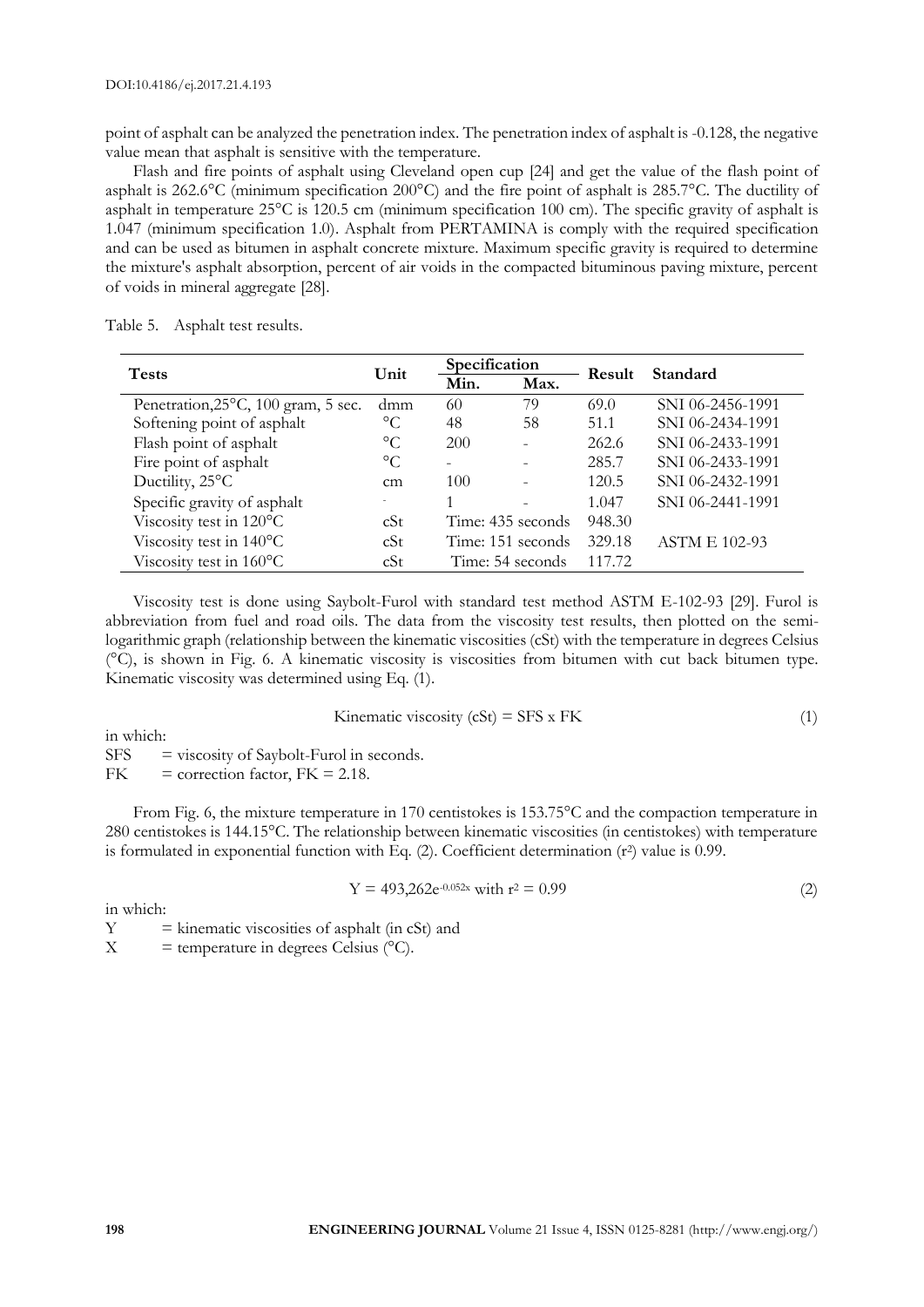

Fig. 6. Relationship between the kinematic viscosities (cSt) with temperature (°C).

#### **3.3. Marshall Test Result**

Marshall test based on ASTM D6927-06 [30]. Marshall test results for the AC<sub>Standard</sub> mixture with asphalt content range from 6% to 8%. There are six characteristics of Marshall Test: Void in Mineral Aggregate (VMA, % volume), Void in Mixture (VIM, % volume), Voids Filled with Bitumen (VFB, % VMA), stability (kg), flow (mm), and Marshall Quotient (MQ). Specification for Marshall test based on *Pedoman Konstruksi Bangunan* No. 001-03/BM/2006 [31].

Marshall Test results for ACStandard mixture, ACScrapped-tire 50% mixture, and ACScrapped-tire 100% mixture can be seen in Fig. 7 through Fig. 12. The relationship between stability (kg) with asphalt content can be seen in Fig. 7. Relationship between flow with asphalt content can be seen in Fig. 8. The relationship between Marshal Quotients with asphalt content can be seen in Fig. 9. The relationship between void in mixture with asphalt content can be seen in Fig. 10. Relationship between void in mineral aggregate with asphalt content can be seen in Fig. 11. In Fig. 12, can be seen the relationship between voids filled with bitumen with asphalt content.

Based on the *Pedoman Konstruksi Bangunan* No. 001-03/BM/2006 [31] the minimum requirement value for stability of AC mixture is 1,000 kg [17, 31], so that three types of asphalt concrete mixtures preoccupied the specified requirements. Asphalt content from 6.0% to 7.9 % is complying with the required specification. The flow test of AC<sub>Standard</sub> mixture and AC<sub>Scrapped-tire 100%</sub> mixture are complying with the required specification for the asphalt content from 6.0% to 8.0% but  $AC_{Scapped\text{-}tire 50\%}$  mixture from 6.8% to 8.0%. Scrapped tire rubber is not porous, crushed stone aggregate absorbs the asphalt but scrapped tire rubber doesn't [32]. Minimum specification of flow value for AC mixture is 3 mm [17, 31]. The Marshall Quotient values for ACStandard mixture is 287.48 kg/mm-449.45 kg/mm, ACScrapped-tire 50% mixture is 211.30 kg/mm-473.38 kg/mm, and for the AC<sub>Scrapped-tire 100%</sub> mixture is 203.16 kg/mm-462.21 kg/mm. AC<sub>Standard</sub> mixture is more rigid than the ACScrapped-tire 50% mixture, but still fulfils the specification of Marshall Quotient values for AC mixture (minimum 250 kg/mm) [26]. The Marshall Quotient values for  $AC_{Standard}$  mixture is complying with the required specification for the asphalt content from 6.0%-8.0 % and 6.0%-7.7% for AC<sub>Scrapped-tire</sub> 50% mixture and AC<sub>Scrapped-tire</sub> 100% mixture.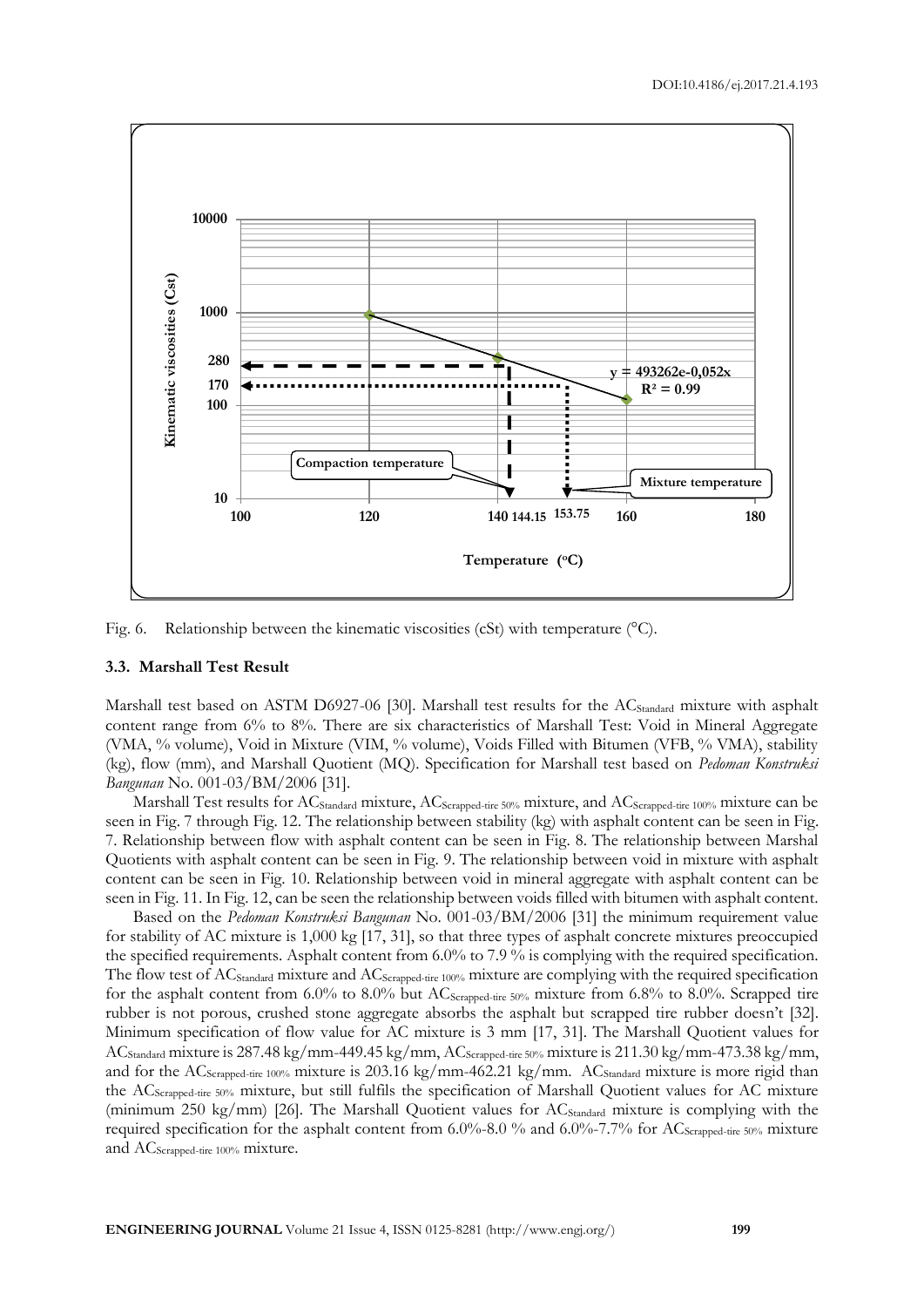

Fig. 7. Relationship between stability (kg) with asphalt content (%).



Fig. 8. Relationship between flow (mm) with asphalt content (%).



Fig. 9. Relationship between Marshall Quotient (kg/mm) with asphalt content (%).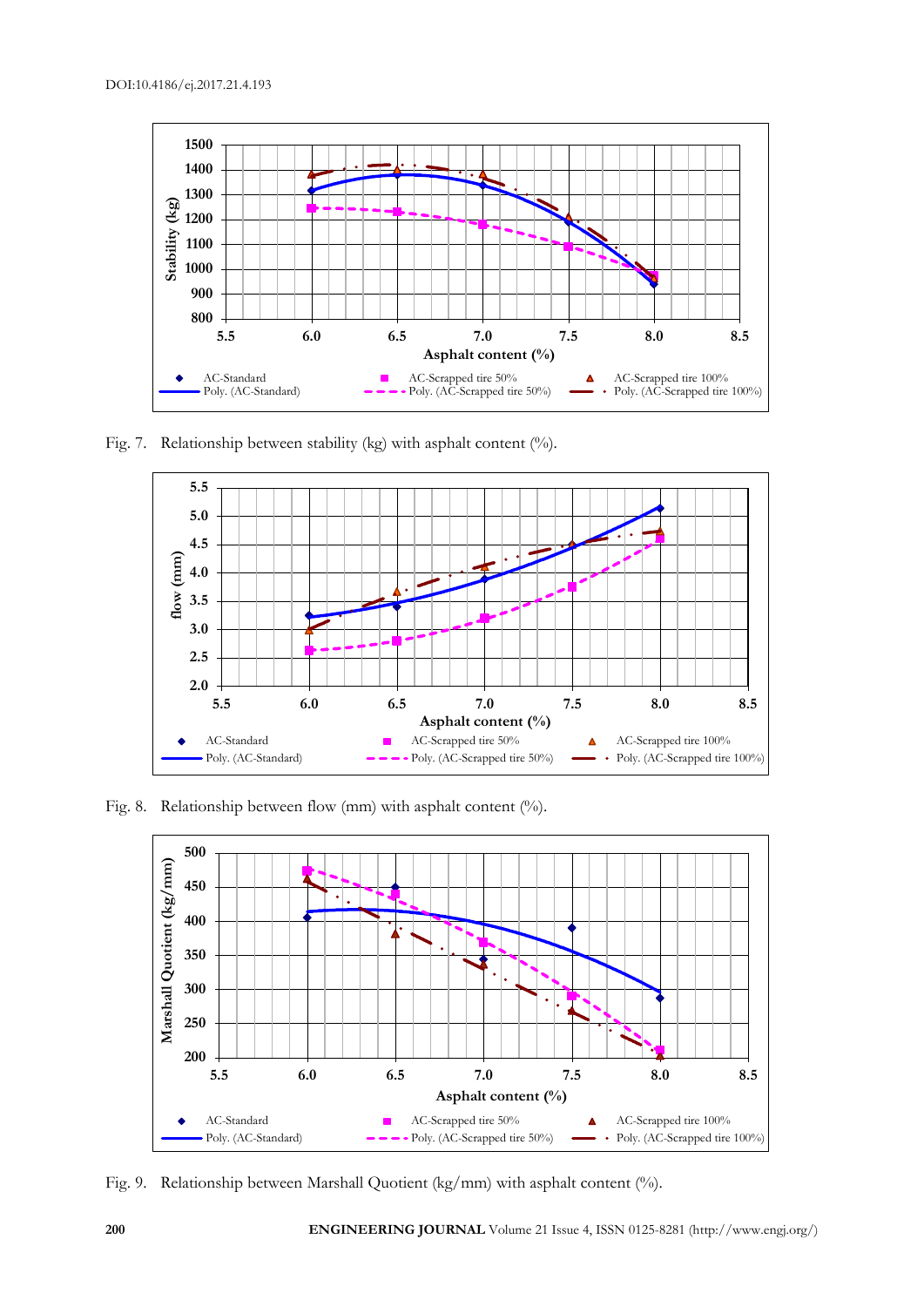

Fig. 10. Relationship between the void in mixture  $(\%)$  with asphalt content  $(\%)$ .



Fig. 11. Relationship between void in mineral aggregate (%) with asphalt content (%).



Fig. 12. Relationship between the voids filled with bitumen (%) with asphalt content (%).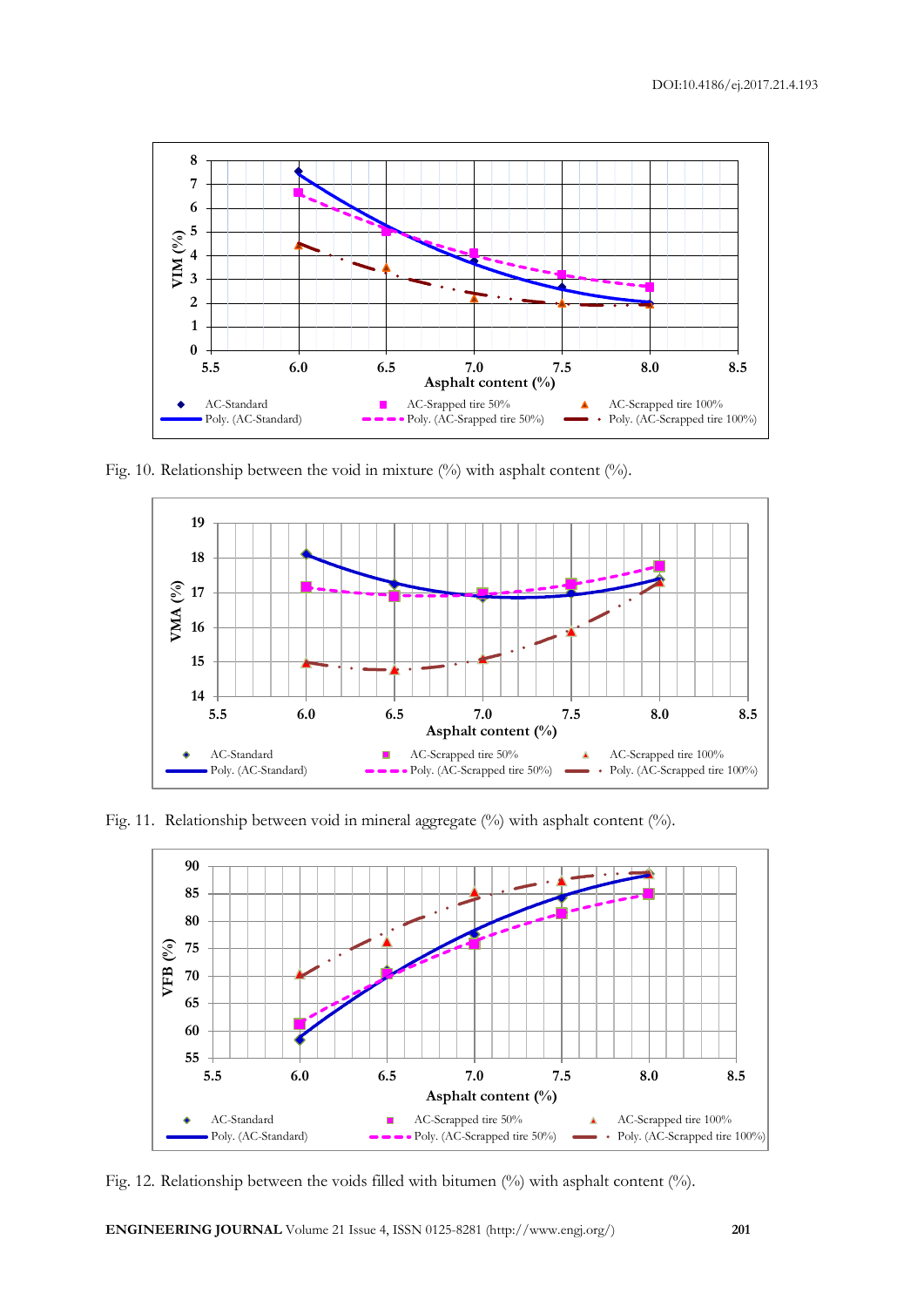The determination of optimum asphalt content value for the AC<sub>Standard</sub> mixture, AC<sub>Scrapped-tire 50%</sub> mixture, and AC<sub>Scrapped-tire 100%</sub> mixture is shown in Fig. 13, Fig. 14, and Fig. 15, respectively. For the AC<sub>Standard</sub> mixture, from the six characteristics of Marshall Test: VMA, flow, and Marshall Quotient value are appropriate for asphalt content from 6%-8%. Stability value is appropriate for asphalt content from 6%-7.9%, VIM appropriate for asphalt content from 6.4%-7.15% and VFB for asphalt content 6.2%-8%. The asphalt content that can satisfy all specification of Marshall Test is from 6.40% to 7.15%. The value of optimum asphalt content of the AC<sub>Standard</sub> mixture is the median 6.40% to 7.15% is 6.78% (indicated by the blue arrow in Fig. 13). For the ACScrapped-tire 50% mixture, asphalt content that satisfies to six characteristics of Marshall Test is 6.80% to 7.40%. The value of optimum asphalt content of the ACScrapped-tire 50% mixture is 7.10% (indicated by the blue arrow in Fig. 14).

For the AC<sub>Scrapped-tire 100%</sub> mixture, from the six characteristics of Marshall Test: Flow, VMA, and VFB value are appropriate for asphalt content from 6%-8%. Stability value is appropriate for asphalt content from 6%-7.9%, VIM appropriate for asphalt content from 6.0%-6.45% and Marshall Quotient for asphalt content 6%-7.65%. The asphalt content that satisfies to the six characteristics of Marshall Test is 6.00% to 6.45%. The value of optimum asphalt content of the AC<sub>Scrapped-tire</sub> 100% mixture is 6.22% (indicated by the blue arrow in Fig. 15).



Fig. 13. Determination of optimum asphalt content from AC<sub>Standard</sub> mixture.



Fig. 14. Determination of optimum asphalt content from AC<sub>Scrapped-tire</sub> 50% mixture.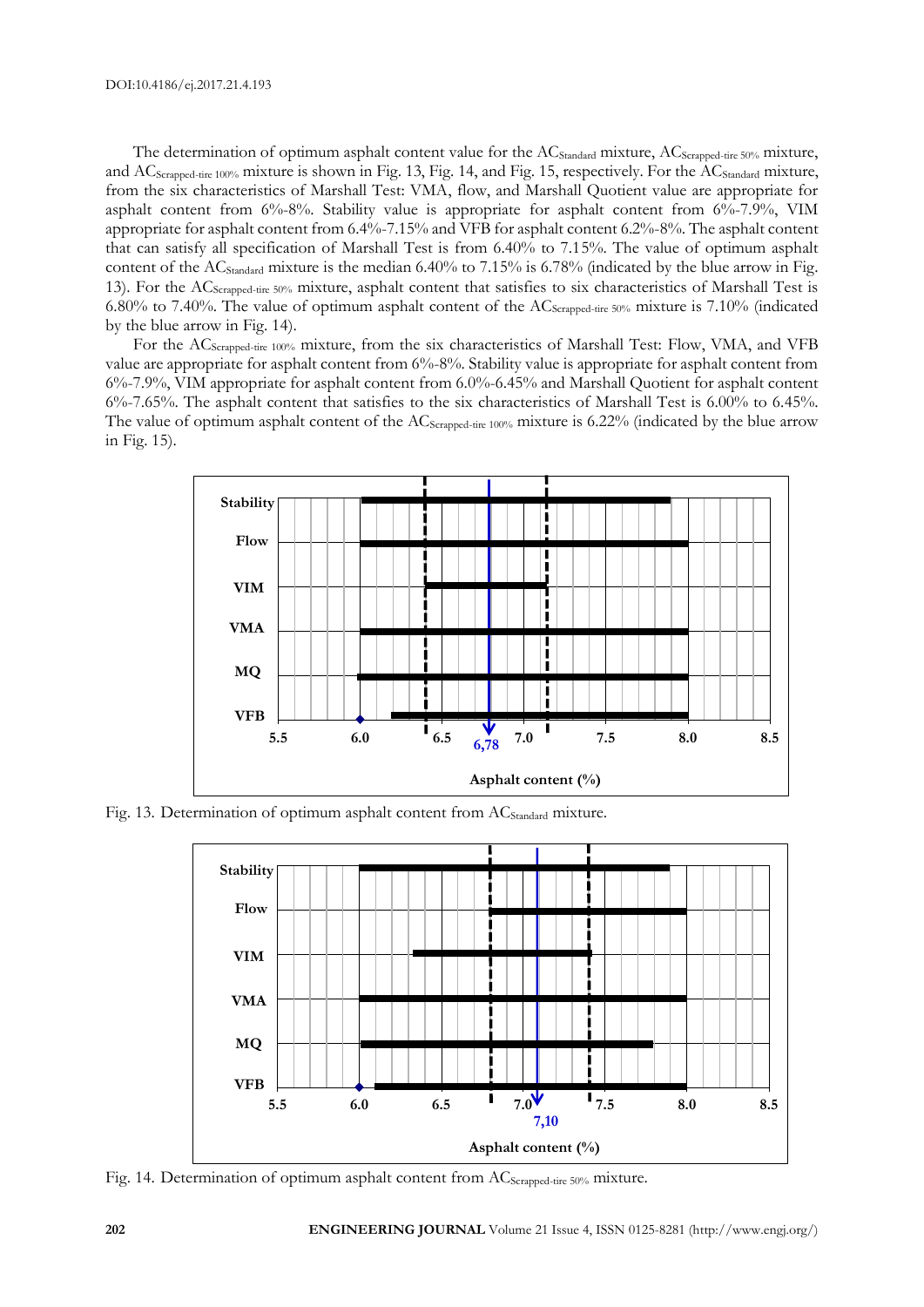

Fig. 15. Determination of optimum asphalt content from AC<sub>Scrapped-tire 100%</sub> mixture.

Based on the Marshall Test, the optimum asphalt contents for AC<sub>Standard</sub> mixture is 6.78%, AC<sub>Scrapped-tire</sub>  $_{50\%}$  mixture is 7.10%, and AC<sub>Scrapped-tire</sub> 100% mixture is 6.22%. This result is similar to the research of Kurniati [33] and Novianto [34]. The optimum asphalt content with scrapped rubber tires in Asphalt Concrete (AC) mixtures is larger than the natural stone. The value of optimum asphalt content for the mixture using scrapped rubber tires is 7.40%, whereas optimum asphalt content values for the mixture using natural stone is 7.10% [33].

| Characteristic         | Mixture type<br>оf |                           |                                                             | Specification AC         |
|------------------------|--------------------|---------------------------|-------------------------------------------------------------|--------------------------|
| mixture                | $AC_{Standard}$    | $AC_{Scrapped-tire 50\%}$ | $AC_{Scrapped\textrm{-}\underline{tire}~\underline{100\%}}$ | Mixture                  |
| Asphalt content $(\%)$ | 6.78               | 7.10                      | 6.22                                                        |                          |
| VMA $($ %)             | 17.05              | 17.15                     | 17.00                                                       | Min. $14\%$              |
| VIM $(\%)$             | 4.20               | 3.85                      | 3.90                                                        | $3.50 - 5.50\%$          |
| VFB $(%$               | 75                 | 77.50                     | 73.50                                                       | Min. $63\%$              |
| Stability (kg)         | 1,366.87           | 1,164.06                  | 1,406.93                                                    | Min. 1,000 kg            |
| Flow (mm)              | 3.75               | 3.25                      | 3.30                                                        | Min. 3.00 mm             |
| MQ (kg/mm)             | 405.60             | 356.96                    | 429.09                                                      | Min. $250 \text{ kg/mm}$ |

Table 6. Marshall test characteristic for asphalt concrete in optimum asphalt content.

Voids in Mixture (VIM) value of optimum asphalt content AC<sub>Standard</sub> mixture is 4.20% while for the AC<sub>Scrapped-tire 50%</sub> mixture is 3.85% and for the AC<sub>Scrapped-tire 100%</sub> mixture is 3.90%. The differences of VIM value are due to differences in levels of asphalt content and density values. It is very important to maintain the value of VIM [35]. The VIM value required for AC mixture is between 3.50%-5.50% [17, 31]. The mixture in that range or interval is not susceptible to melting, flowing, and plastic deformation [34]. The stability value of optimum asphalt content to AC<sub>Standard</sub> is 1,366.87 kg while for the AC<sub>Scrapped-tire</sub> 50% mixture is 1,164.06 kg and for the ACScrapped-tire 100% mixture is 1,406.93 kg. Crushed stone aggregate has abrasion and level of hardness better than one of scrapped rubber tire [32, 35]. In addition, the scrapped tire rubber is round, easily broken, and unfavorable aggregate interlocking making stability of AC<sub>Scrapped-tire 50%</sub> mixture lower than ACStandard. In generally, based on the Marshall Test characteristics the use of scrapped tire rubber is acceptable as a partial replacement of aggregate in asphalt concrete mixtures for road surface layers.

#### **3.4. Marshall Immersion Test Result**

After the optimum bitumen content of each mixture is obtained, then testing the Marshall Immersion that divided into two groups: the first group was immersed for 30 minutes at 60°C and the second group was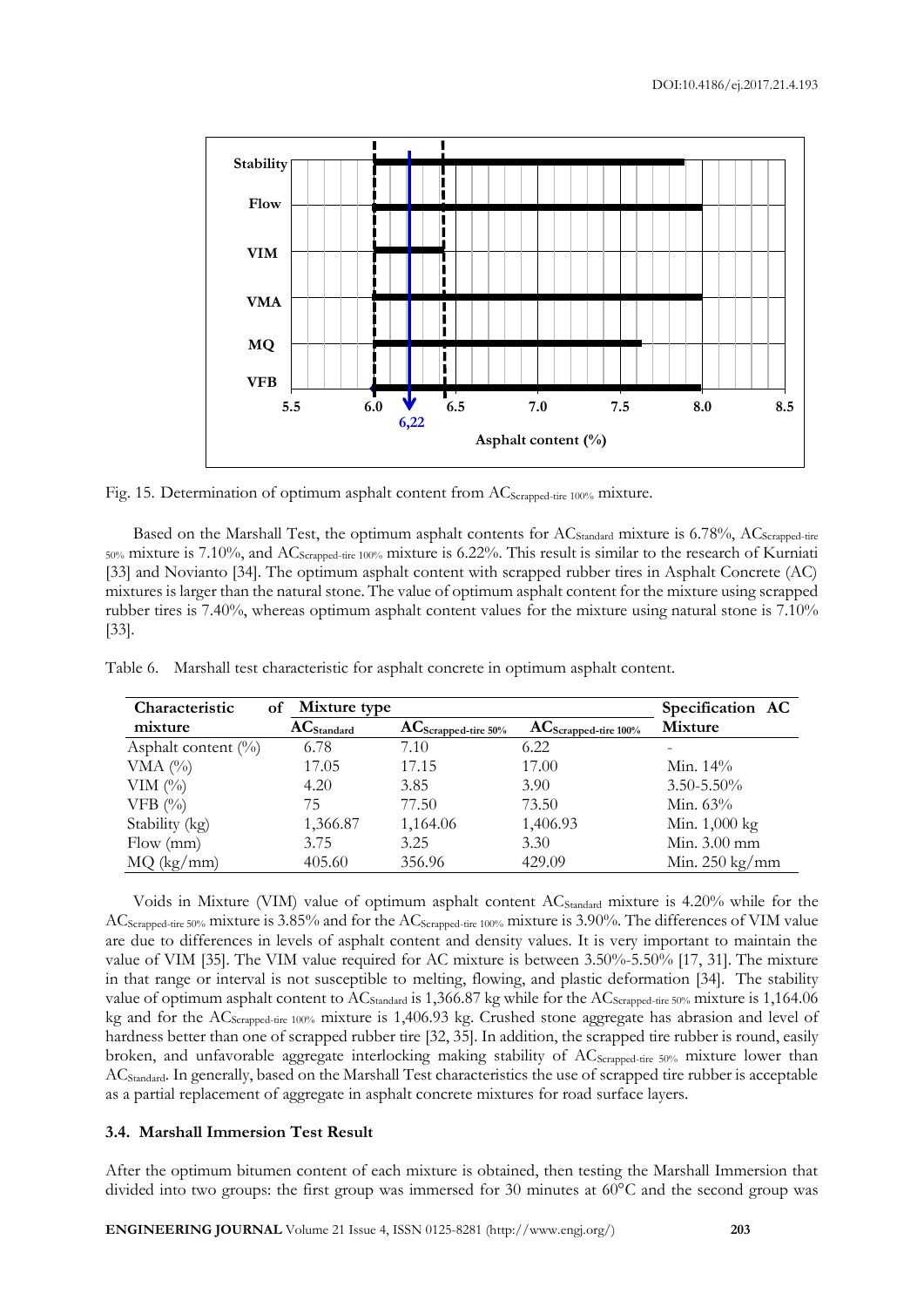immersed for 24 hours at the temperature of 60°C then testing Marshall. By comparing the immersion stability for 24 hours  $(S_2)$  with the stability of immersion for 30 minutes  $(S_1)$ , was obtained the Retained Strength Index (RSI) of each mixture. The results from the Marshall Immersion test can be seen in Table 7, while the relationship between each of mixed type with an index of immersion can be seen in Fig. 16.

| <b>Mixture</b><br>type                   | Optimum<br>$\frac{1}{2}$ | asphalt content (30 minutes, $60^{\circ}$ C) (24 hours, $60^{\circ}$ C)<br>(kg) | Standard stability Stability immersion Retained strength<br>(kg) | index<br>$(> 75\%)$ |
|------------------------------------------|--------------------------|---------------------------------------------------------------------------------|------------------------------------------------------------------|---------------------|
| AC <sub>Standard</sub> mixture           | 6.78                     | 1.437.5                                                                         | .280                                                             | 89.04               |
| $AC_{Scrapped-tire 50\%}$ mixture        | 7.10                     | 964.25                                                                          | 931                                                              | 96.55               |
| AC <sub>Scrapped-tire</sub> 100% mixture | 6.22                     | 885.5                                                                           | 822                                                              | 92.83               |

Table 7. Marshall Immersion test result.

Resilience the AC<sub>Standard</sub> mixture by 89.04% smaller than the AC<sub>Scrapped-tire</sub> 50% mixture is 96.55% and ACScrapped-tire 100% mixture is 92.83, but all of the value is still greater than that required by Indonesia Highways 75% [17]. Immersion index for AC<sub>Standard</sub> mixture is smallest (89.04%) when compared to the AC<sub>Scrapped-tire</sub> 50% mixture and ACScrapped-tire 100% mixture. Mixture with 50% aggregate substitute in fraction No. 50 has the highest resistance to water (93.09%) when compared to the mixture with 100% replacement of aggregate at fraction No. 50 (91.81%) and the mixture without any scrap tires (91.07%). Asphalt concrete mixture with 50% and 100% replacement of aggregate at fraction No. 50 has a smaller tensile resistance when compared with a mixture without tires (AC<sub>Standard</sub>). The use of scrapped tire rubber in asphalt concrete mixtures can improve the resistance to permanent deformation due to ruts [33]. The addition of scrapped tire rubber up to ±3% in the asphalt concrete mixture; produce a better performance than the asphalt concrete standard mixture to the conditions of temperature above 30°C [34]. The addition of powder materials such as scrapped tires rubber in asphalt mixture can provide better resistance to high temperatures and loads, as compared with asphalt without the addition material. The addition of additive in asphalt concrete mixture can improve the shear resistance at high temperature to prevent the damage of road [36].



Fig. 16. Relationship between retained strength index (%) with percentage of scrapped tire rubber (%).

#### **4. Conclusions**

Based on the results, the following conclusion can be drawn:

- a) The optimum asphalt content value of AC<sub>Scrapped-tire</sub> 50% mixture is 7.10%, larger than the optimum asphalt content of  $AC_{Standard}$  mixture at 6.78% and  $AC_{Scraped\textrm{-}time\ 100\%}$  mixture at 6.22%.
- b) Based on the Marshall Test characteristics, scrapped tire rubber can be used as an alternative material to replace fine aggregate in AC mixtures for road surface layer to produce larger voids filled with bitumen than AC<sub>Standard</sub>.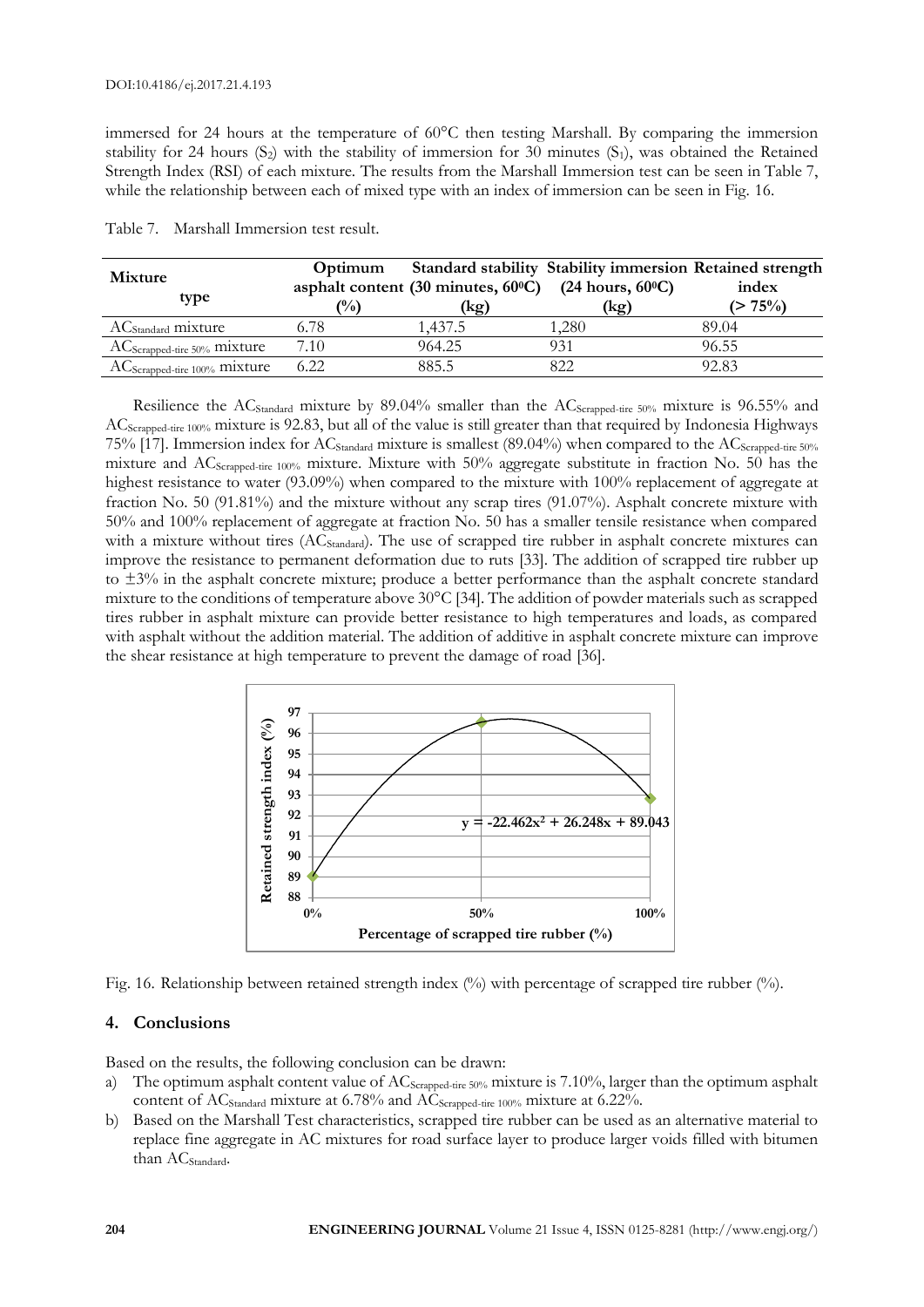- c) The use of scrapped tire rubber in asphalt concrete mixtures can improve the resistance to permanent deformation due to ruts and provide better resistance to high temperatures and loads.
- d) Recommendation for the next research is to investigate the optimum percentage of scrapped tire rubber to get the higher stability and voids in mixture value than the  $AC_{Standard}$ .

#### **References**

- [1] C. Cheng, S. Pouffary, N. Svenningsen, and M. Callaway, "The Kyoto Protocol, the clean development mechanism and the building and construction sector," A report for The UNEP Sustainable Buildings and Construction Initiative, United Nations Environment Programme (UNEP), Paris, France, 2008. Available: http://www.unep.org/sbci/pdfs/BuildingsandCDMreporte-version.pdf [Accessed: Dec. 25, 2014].
- [2] N. Ganesan, J. B. Raj, and A. P. Shashikala, "Flexural fatigue behavior of self-compacting rubberized concrete," *Construction and Building Materials*, vol. 44, pp. 7-14, 2013.
- [3] A. A. Aziz, S. P. Rao, and E. Salleh, "Waste tyres as heat sink to reduce the driveway surface temperatures in Malaysia," *Journal of Design and Built Environment*, vol. 13, pp. 1-11, 2013.
- [4] ETRMA, "End of Life Tires A valuable resource with a wealth of potential," Report 2006, European Tyre and Rubber Manufactures Association (ETRMA), Brussel, 2006.
- [5] Rubber Manufacturer's Association. (2000). NW Suite 900, Washington D.C.
- [6] B. Lebreton and A. Tuma, "A quantitative approach to assessing the profitability of car and truck tire remanufacturing," *International Journal of Production Economics*, vol. 100, pp. 639-652, 2006.
- [7] A. M. Maleka, I. A. Alkali, and R. P. Jaya, "The indirect tensile strength of palm oil fuel ash (POFA) modified asphaltic concrete," *Applied Mechanics and Materials*, vol. 587-589, pp. 1270-1275, 2014.
- [8] M. W. Tantala, J. A. Lepore and I. Zandi, "Quasi-elastic behavior of rubber included concrete," in *Proceedings 12th International Conf. on Solid Waste Technology and Management*, Philadelphia, 1996.
- [9] K. Aoudia, S. Azem, N.A. Hocine, M. Gratton, V. Pettarin, and S. Seghar, "Recycling of waste tire rubber: Microwave devulcanization and incorporation in a thermoset resin," *Waste Management*, vol. 60, pp. 471-481, 2017.
- [10] D. L. Presti, "Recycled tyre rubber modified bitumens for road asphalt mixtures: A literature review," *Construction and Building Materials*, vol. 49, pp. 863-881, 2013. Availble: http://dx.doi.org/10.1016/ j.conbuildmat.2013.09.007
- [11] V. F. Vazquez, J. Luong, M. Bueno, F. Teran, and S. E. Paje, "Assessment of an action against environmental noise, acoustic durability of a pavement surface with crumb rubber," *Science Total Environment*, vol. 542, pp. 223-230, 2016.
- [12] G. H. Shafabakhsh, M. Sadeghnejad, and Y. Sajed, "Case study of rutting performance of HMA modified with waste rubber powder," *Case Study Construction Material*, vol. 1, pp. 69-76, 2014.
- [13] S. Kocevski, S. Yagneswaran, F. Xiao, V. S. Punith, D. W. Smith Jr., and S. Amirkhanian, "Surface modified ground rubber tire by grafting acrylic acid for paving applications," *Construction and Building Material*, vol. 34, pp. 83-90, 2012.
- [14] C. N. C. Wan, R. P. Jaya, and M. O. Hamzah, "Properties of porous asphalt mixture made with styrene butadiene styrene under long term oven ageing," *Advanced Materials Research*, vol. 486, pp. 378-383, 2012.
- [15] A. Farina, M. C. Zanetti, E. Santagata, and G. A. Blengini, "Life cycle assessment applied to bituminous mixtures containing recycled materials: Crumb rubber and reclaimed asphalt pavement," *Resources, Conservation and Recycling,* vol. 117, no. 1, pp. 204-212, 2017. Available: http://dx.doi.org/10.1016/j.resconrec. 2016.10.015
- [16] T. W. Kennedy, "Characterization of asphalt pavement material using the indirect tensile strength," *Proceeding Association of Asphalt Paving Technology*, vol. 46, San Antonio, Texas, U.S.A., 2000, pp. 132-150.
- [17] Ministry of Public Works Republic of Indonesia, *Campuran Beraspal Panas*, *Buku V Spesifikasi, Seksi 6.3 Spesifikasi Umum Jalan dan Jembatan*. Jakarta: Ministry of Public Works, 2006.
- [18] Directorate General of Highways (Dirjen Bina Marga), *Petunjuk Pelaksanaan Lapis Aspal Beton (Laston) untuk Jalan Raya/SKBI 2.4-26.1987 UDC: 625.75(02)*. Jakarta: Yayasan Badan Penerbit Pekerjaan Umum, Ministry of Public Works Indonesia, 1987.
- [19] *Cara Uji Berat Jenis dan Penyerapan Air Agregat Kasar*, Badan Standardisasi Nasional (BSN) Indonesia, Jakarta, Standar Nasional Indonesia (SNI) 1969:2008, 2008.
- [20] *Cara Uji Keausan Agregat dengan Mesin Abrasi Los Angeles*, Badan Standardisasi Nasional (BSN) Indonesia, Jakarta, Standar Nasional Indonesia (SNI) 2417:2008, 2008.